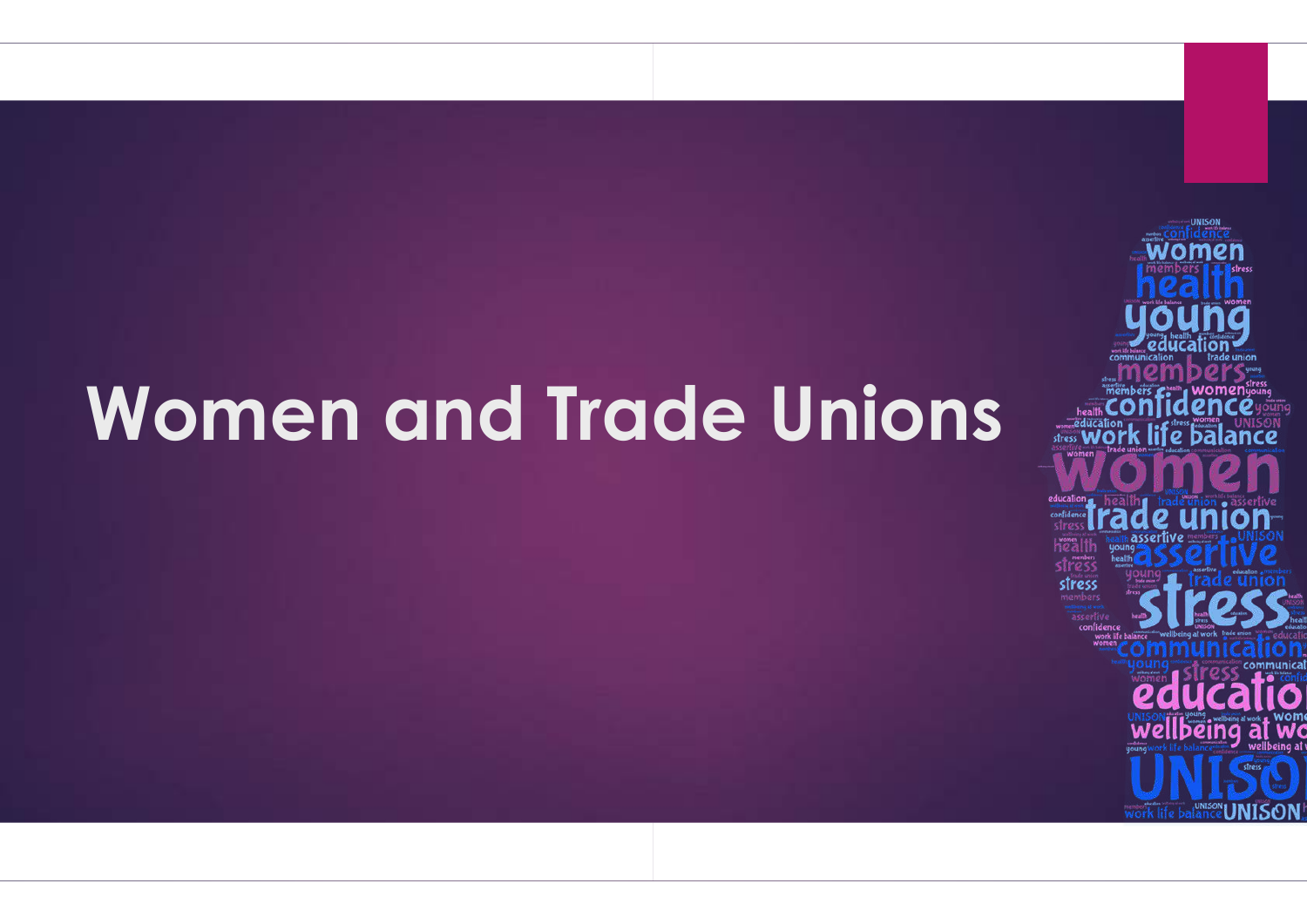### What is a Trade Union?

 'Group of employees who join together to maintain and improve their conditions of employment'.

h many workplaces, the union is legally ecognised by the employer. In these workplaces, he union reps have the right to formally negotiate with managers about pay and other erms and conditions. ecognised by the employer. In these workplaces,<br>he union reps have the right to formally<br>regotiate with managers about pay and other<br>erms and conditions.<br>A union becomes recognised either when<br>anough members have joined an

 A union becomes recognised either when enough members have joined and the employer union has won a vote of workers

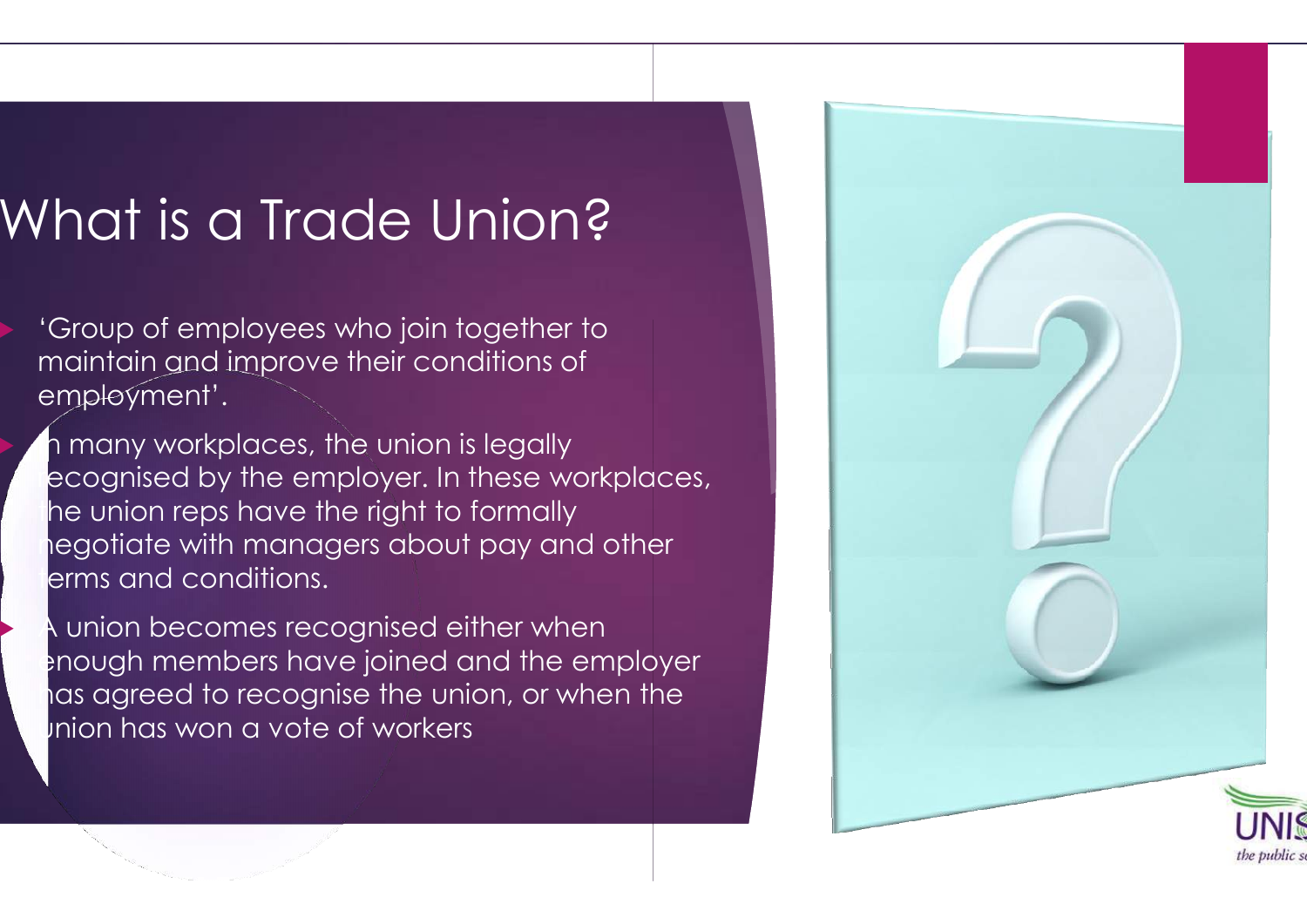### Can I join a union?

- Yes!!
- You have a legal right to join a union.
- **It's illegal for an employer to disadvantage you** because you are a union member ► It's illegal for an employer to disadvantage you<br>
because you are a union member<br>
► Most sensible employers welcome having a union in
- their company.

When a group of workers act and speak together, your of speak employer has to listen. That's how unions make things better at work



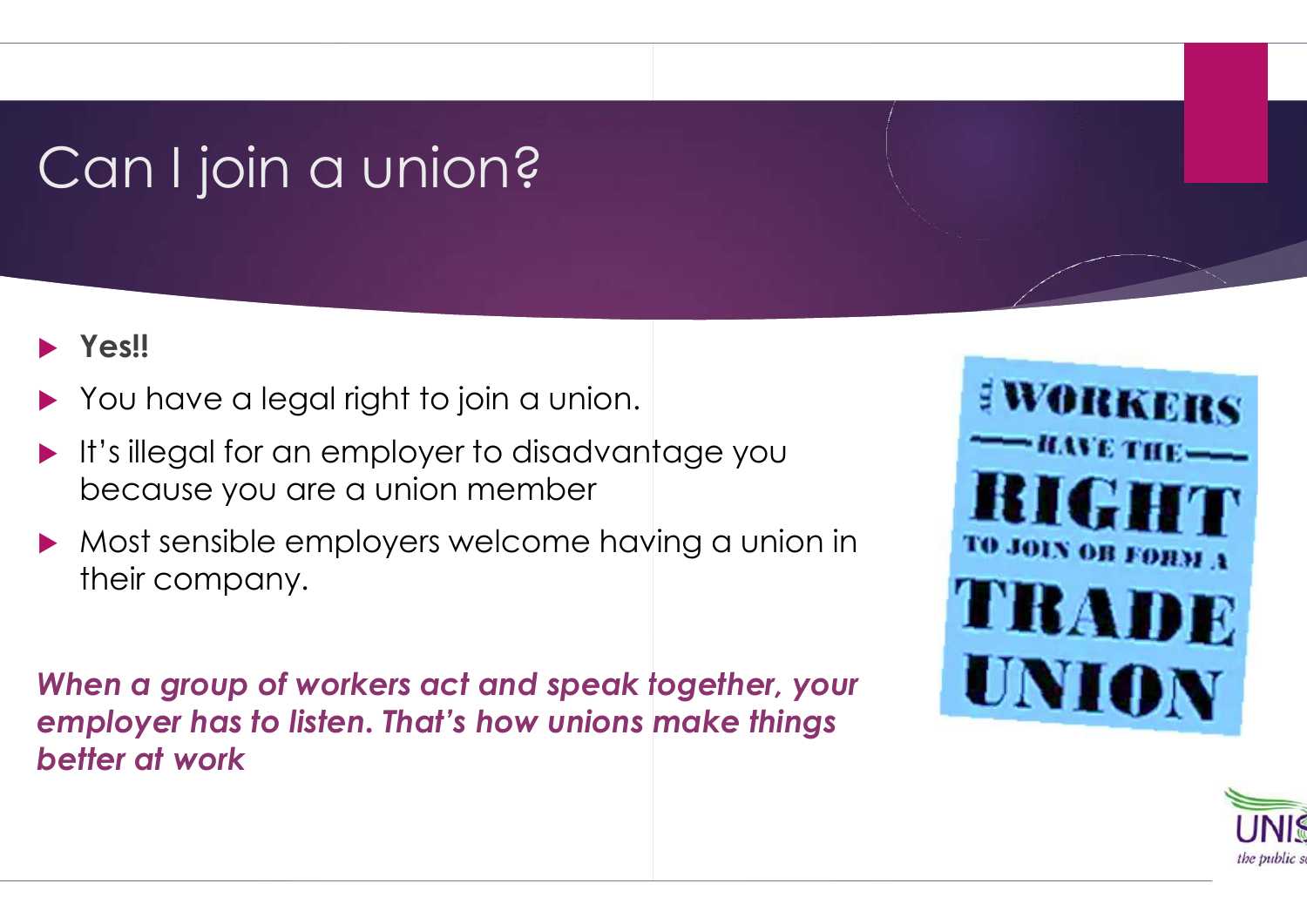### What are the benefits of joining a Union?

### ▶ Collective Bargaining

- ▶ On average, union members get **higher pay** than non-members. They are also likely to get better sickness and pension benefits, more paid holiday and more control over things like shifts and working hours.
- $\blacktriangleright$  Unions make sure working people are treated with respect
- are safer.  $\blacktriangleright$  Workplaces where there are unions
- $\blacktriangleright$  If you run into problems at work, your **union has got your back**. The union's legal team can make sure you are treated fairly – without you having to worry about paying. hings like shifts and working<br>sure working people<br>**ith respect**<br>where there are unions<br>problems at work, **your**<br>**your back**. The union's<br>an make sure you are<br>— without you having to<br>paying.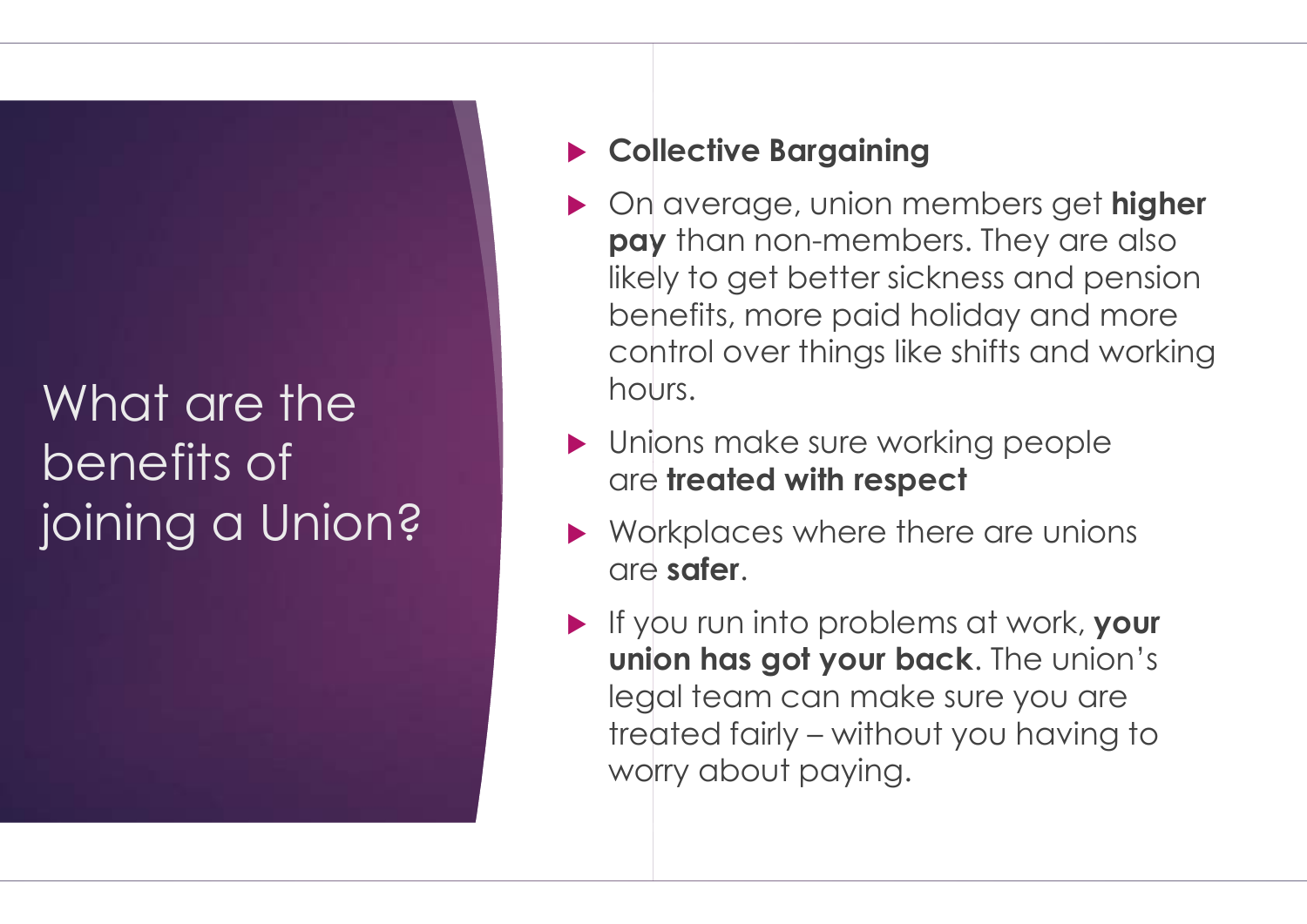# How have Trade Unions improved our workplaces and society? improved our<br>inces and society?<br>brought significant changes to society, including:<br>iminimum wage;<br>on of child labour;<br>worker safety;<br>living standards by reducing the number of hours in the working week<br>uraging a healthy wo

Unions have brought significant changes to society, including:

- a national minimum wage;
- the abolition of child labour;
- improved worker safety;
- improving living standards by reducing the number of hours in the working week and encouraging a healthy work/life balance;
- improved parental leave;
- equality legislation;
- better protection of migrant workers and a reduction in exploitation;
- minimum holiday and sickness entitlements.

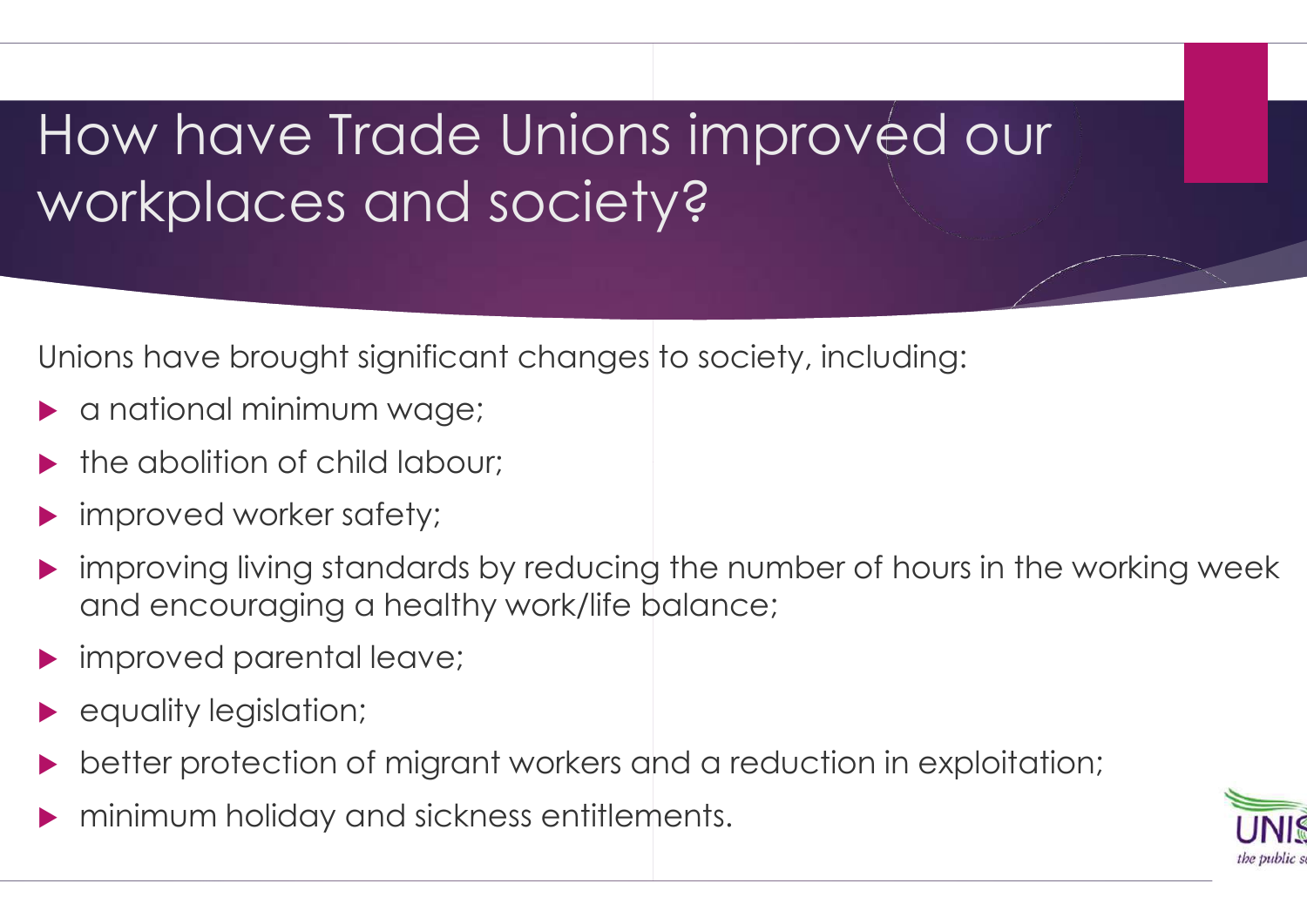### Dagenham Womens Strike for Equal pay



- On 7 June 1968, 187 women at Dagenham Ford Factory took a stand against unequal Pay
- A pay regrade saw sewing machinists classed as "unskilled labour", However men doing a similar job elsewhere in the factory were classed as skilled labour.
- $\blacktriangleright$  The strike brought the factory to its knees you can't sell cars without seat covers!

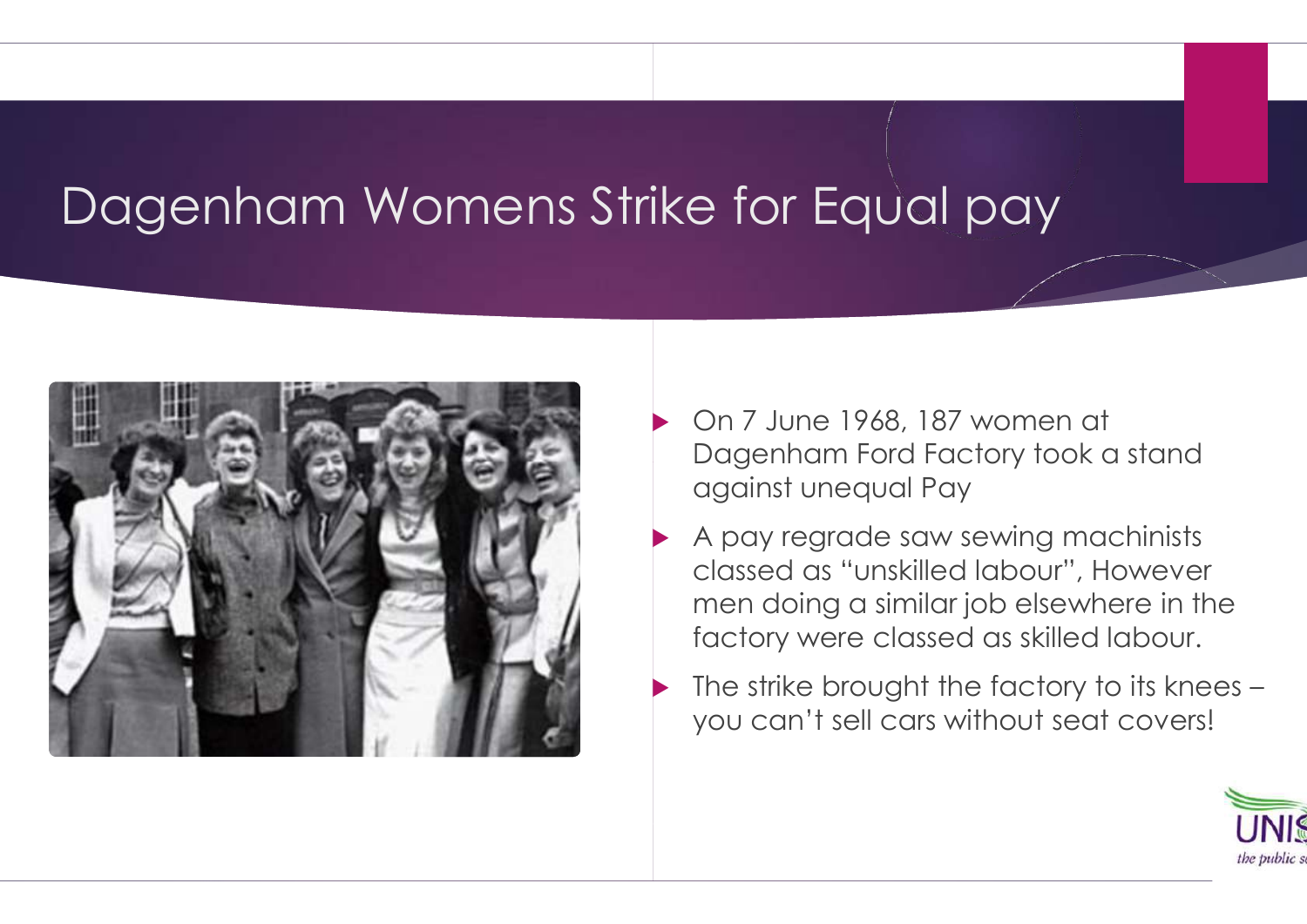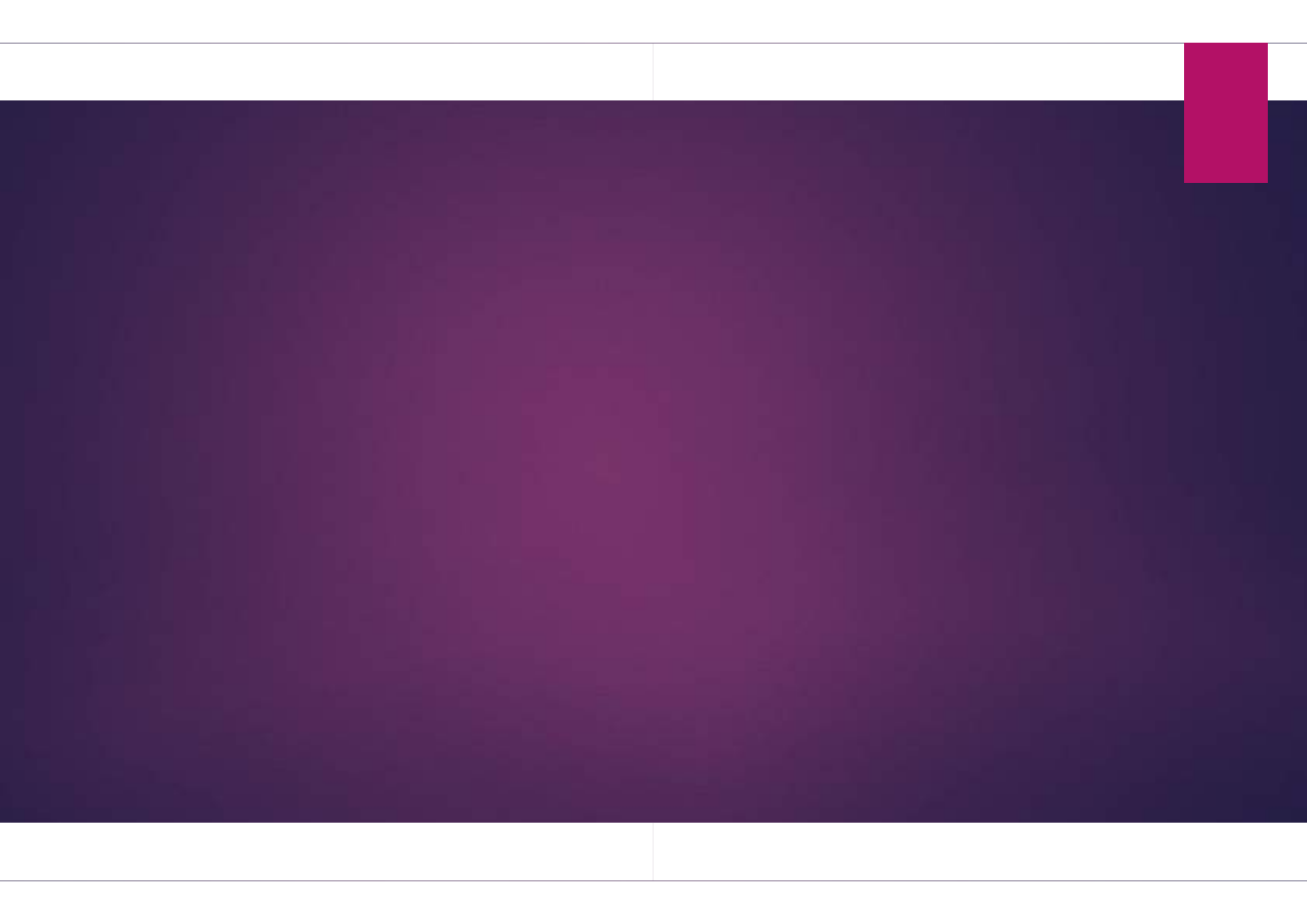What are the current issues that What are the current issues that **community and the Workplace?**<br>women face in the Workplace?

- ▶ Equal Pay
- Gender Pay Gap
- Race Discrimination
- Pregnancy and Maternity **Discrimination**
- **Menopause**
- Sexual Harassment
- Pension Inequality
- **Low Pay**
- Covid-19 Pandemic
- $\blacktriangleright$  Under representation at the table
- Health & safety
- **Domestic Violence**
- **Flexible Working**
- Caring responsibilities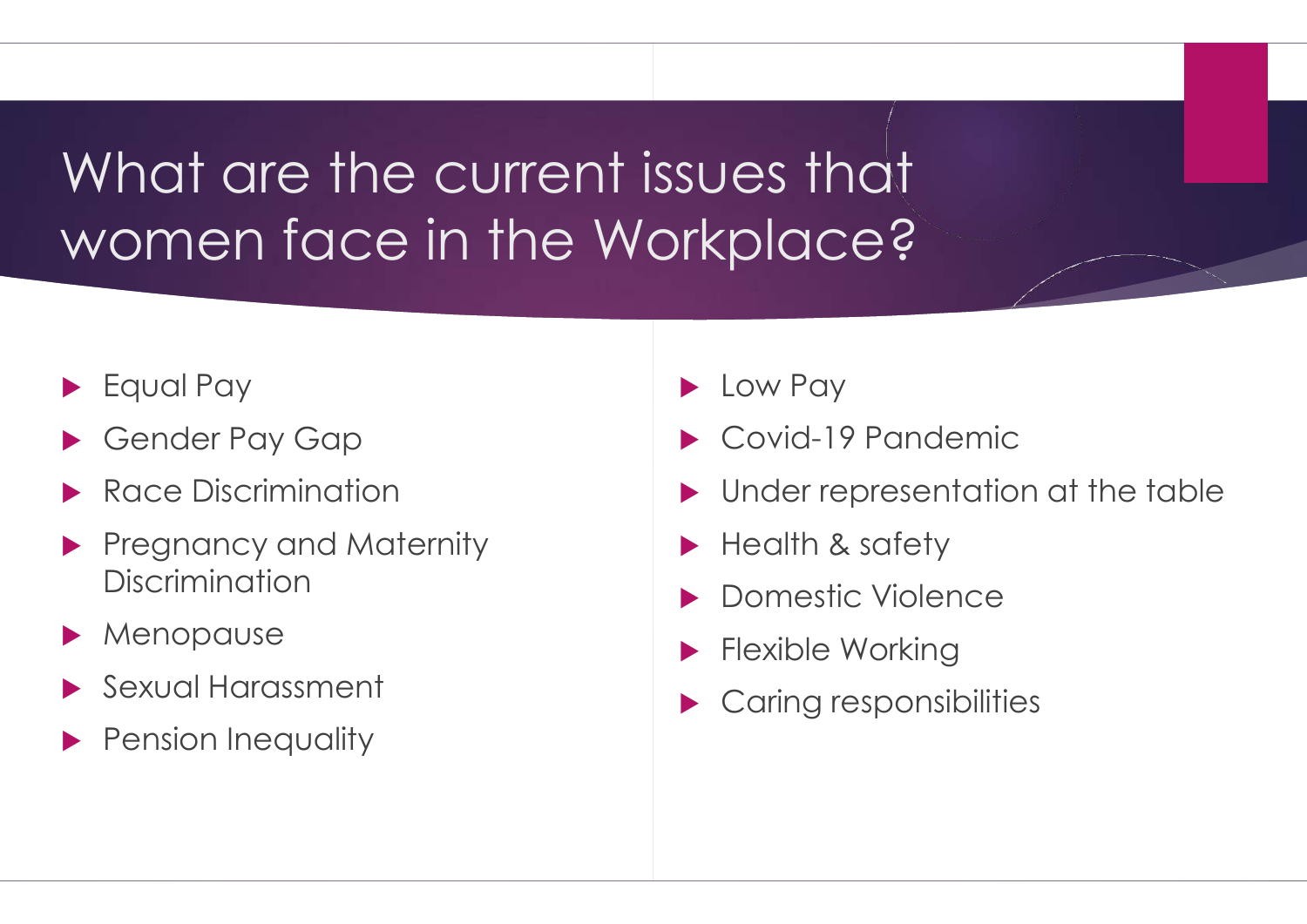### Gender Pay Gap

### What is it?

The percentage difference between Gender Pay Gap<br>
What is it?<br>
The percentage difference between<br>
average hourly earnings for men and<br>
women<br>
Causes? women

### Causes?

- 
- Stereotyping
- Prejudice & bias
- Women tend to be the prime carer, women in their 50's (28%)
- Flexible/Part Time working penalty

### What this means?



- The UK GPG is 17.3%
- The SW GPG is 17.6%
- Societal/cultural expectations by Women work 2 months a year for free!
	- The gender pay gap is widest for

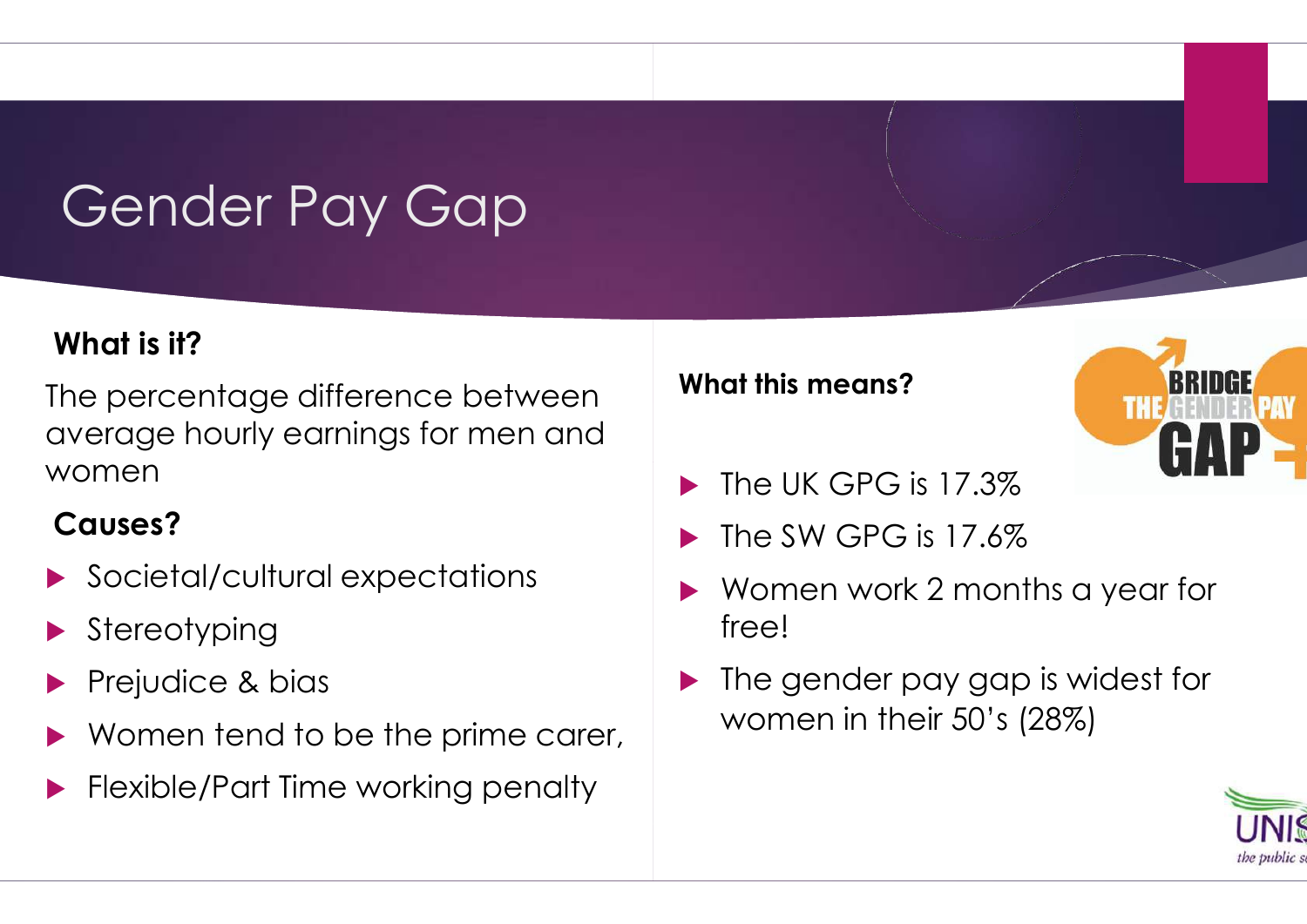### Pregnancy & Maternity Rights

It is against the law for an employer to discriminate or treat a<br>woman unfavourably because of their pregnancy, or<br>because they have given birth recently, are breastfeeding or<br>on maternity leave.

However, the Equalities and Human Rights Commission found that : wever, the Equalities and Human Rights Commission found<br>† :<br>54,000 women a year are forced out of their job because

- 54,000 women a year are forced out of their job because of pregnancy discrimination,
- one in five mothers experienced harassment and negative<br>comments because of their pregnancy
- 10% of mothers were discouraged from taking time off for their antenatal care

### The main areas of unfair treatment during preanancy:

- denial of a pay increase,
- refusal of promotion,
- ► denial of a pay increase,<br>► refusal of promotion,<br>► having to take lower-paid work,
- being excluded from training,
- being excluded from training,<br>• refusal of time off for ante-natal care

www.equalityhumanrights.com/en/managing www.equalityhumanrights.com/en/managing-pregnancy-and-maternityworkplace/pregnancy

https://maternityaction.org.uk/

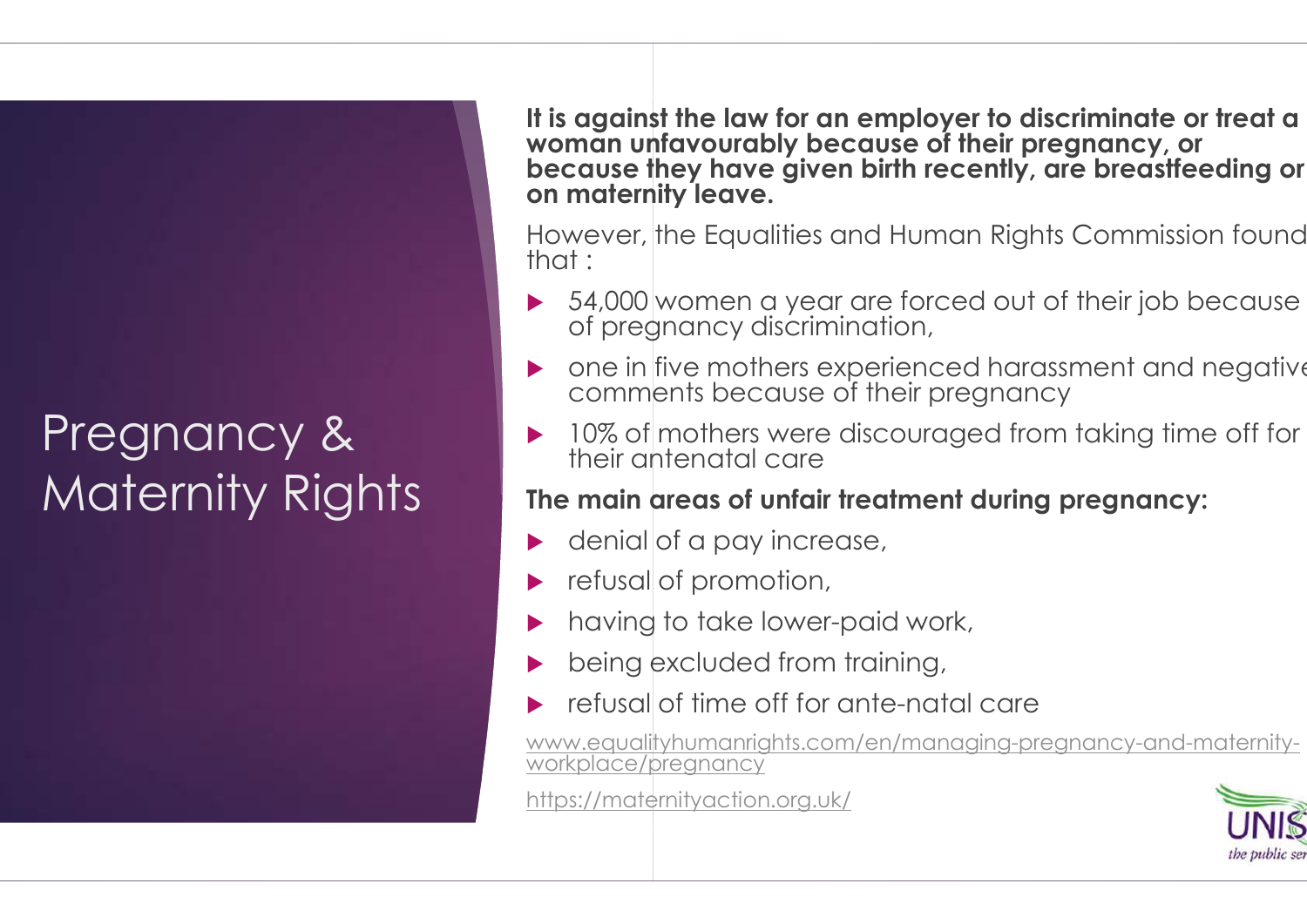### Sexual Harassment

- Half of women have been sexually harassed at work. Half of women have been sexually harassed at work.<br>Women and girls aged 16-24, the proportion rose to 63%.<br>Women and girls aged 16-24, the proportion rose to 63%.
- 

- Two thirds of LGBT+ people have experienced sexual harassment ive been sexually harassed at work.<br>29 aged 16-24, the proportion rose to 63%.<br>24 + people have experienced sexual harassment<br>20 don't feel able to report it to their employer.
- 4 out of 5 people don't feel able to report it to their employer.
- Of the minority who did report very few saw a positive outcome.
- Nearly three quarters reported that there was no change and 16% reported that they were treated worse as a result. ► Nearly three quarters reported that there was no change and 16% reported that<br>
they were treated worse as a result.<br>
► Many cited the fear of losing their job or being victimised as a reason for not
- pursuing a complaint.

This has got to change! This has got

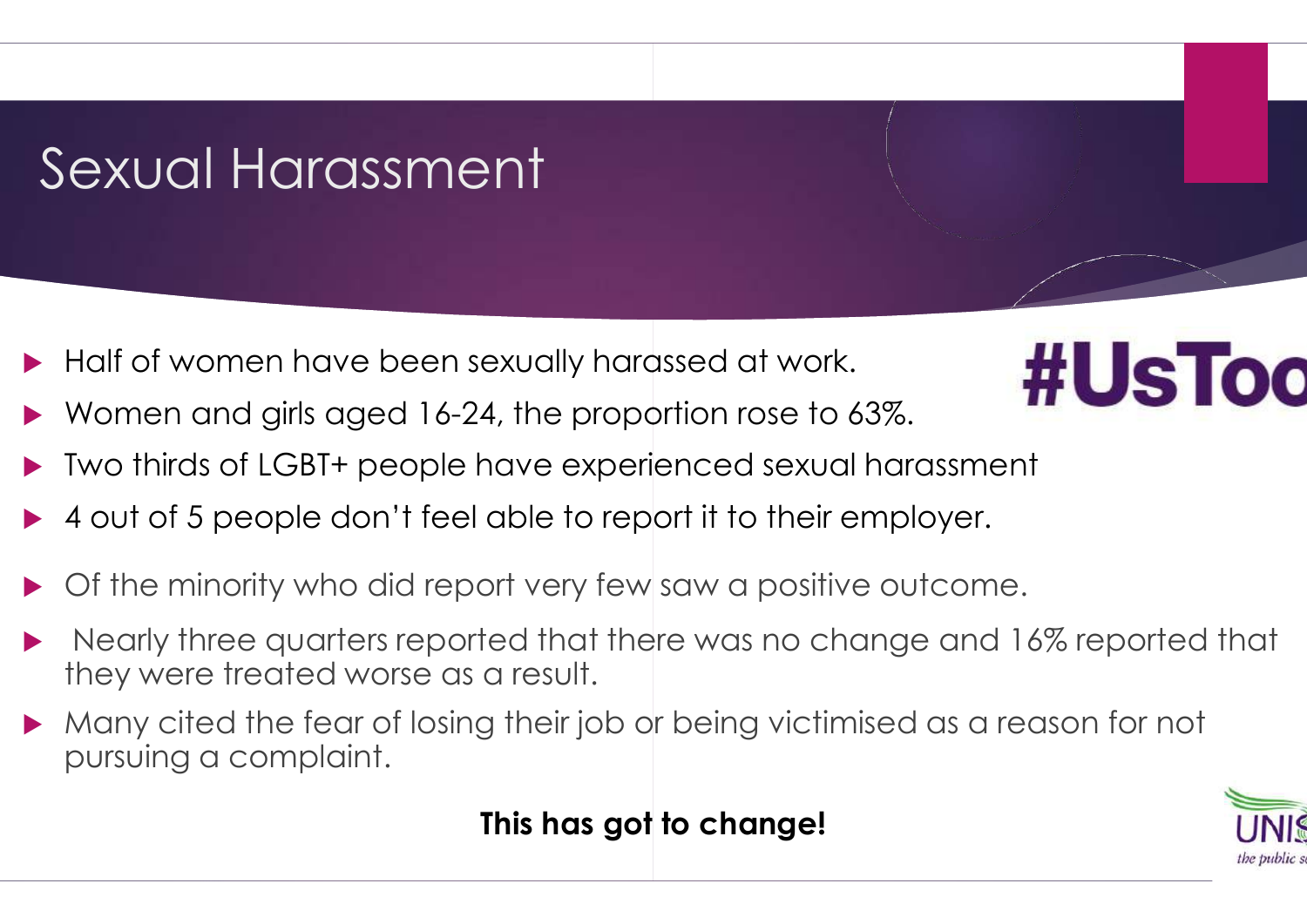## What Can Trade Unions Do? Can Within the Workplace

### **Nationally**

- ▶ Run Nationwide campaigns and work with other organisations to raise awareness
- Create Bargaining Guidance for Branches
- Influence Government and Policy **Makers**
- **Organise free learning and education**
- Undertake Legal Challenges

- lacktriangleright Negotiate better policies and terms and conditions
- **Organise local campaigns within the** workplace
- Represent members that need support and advice
- Organise local learning opportunities around these subjects

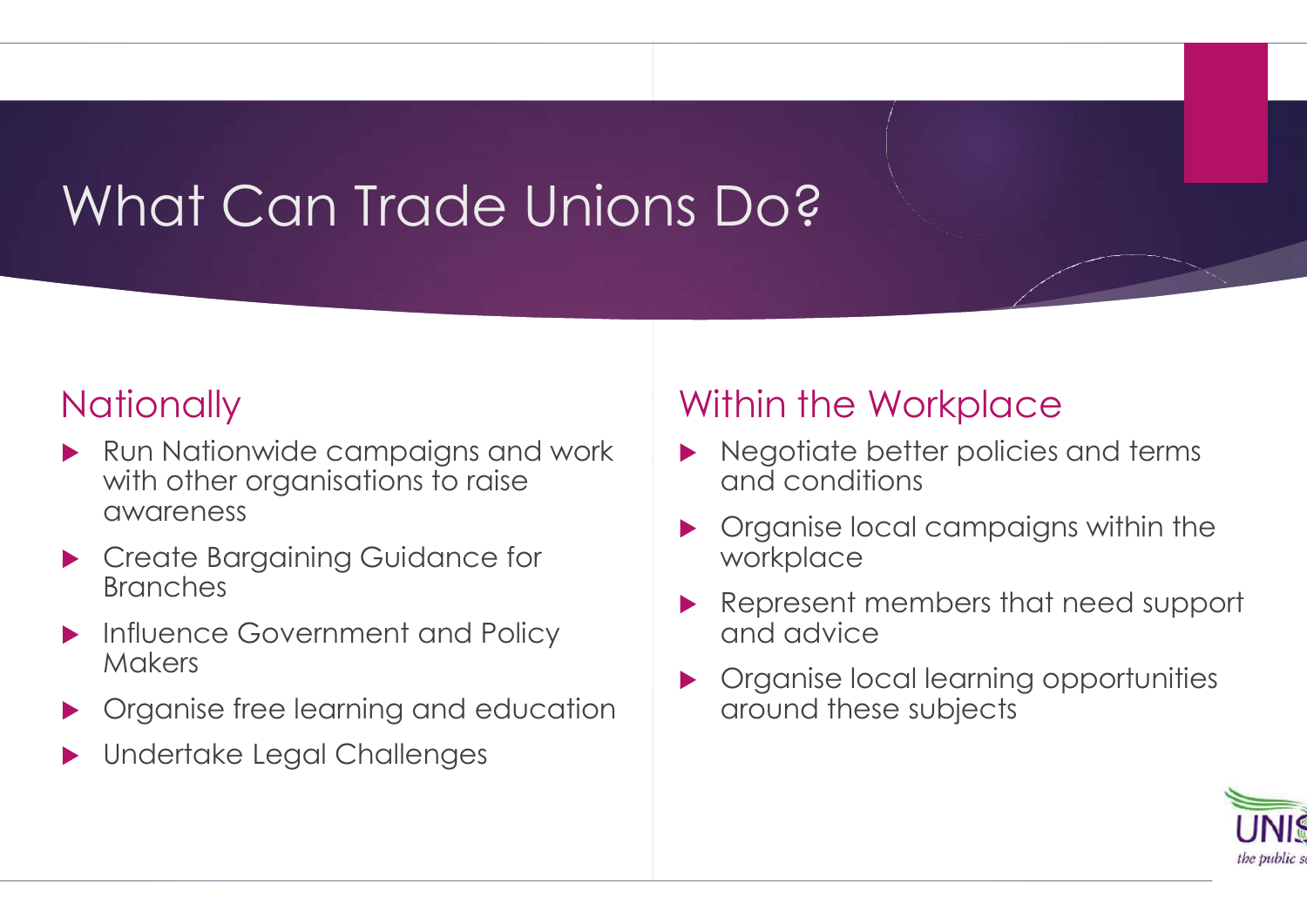### Women in Unison

 Largest Union in UK – 1.3 million members working in the Public Sector

75% members are women (80% in the Southwest)

 Support thousands of other women members who experience challenges in the workplace such as he Gender Pay Gap, denial of maternity rights and sexual harassment.

 Women's Self Organised Groups – campaigning or equality in the workplace, improvements to women's rights in the workplace and wider community



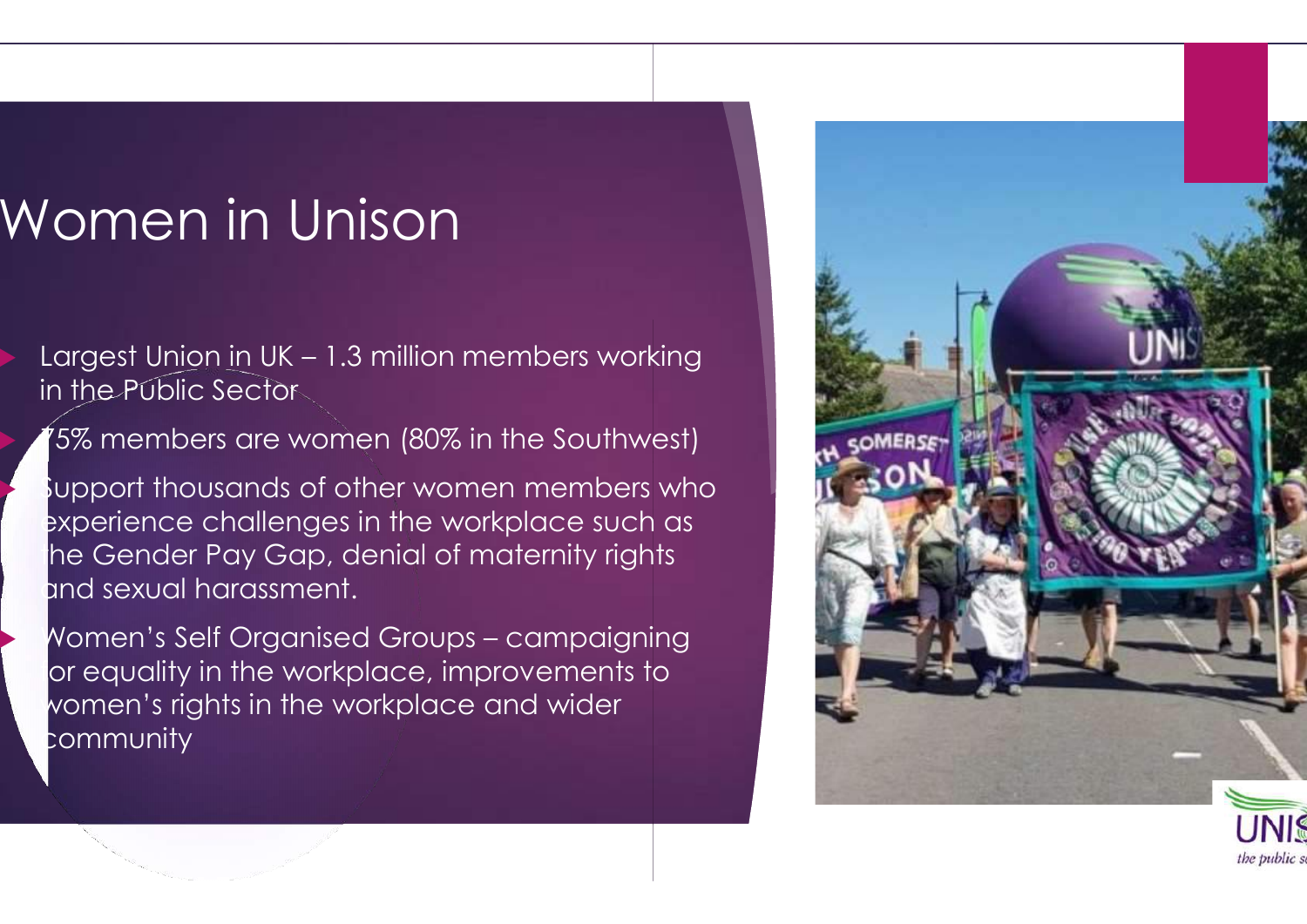### What are Self Organised Groups?

- Bring together members from certain under represented groups
- Women, Black members, LGBT and Disabled members
- Self-organisation helps the union identify and challenge discrimination and build equality **That are Self Organised Groups?**<br> **Bring together members from certain under represented groups**<br>
Women, Black members, LGBT and Disabled members<br>
Self-organisation helps the union identify and challenge<br>
discrimination a
- A way for members to get involved in the union, developing skills, expertise and confidence
- ▶ SOG's operate at all levels of the union from branch to National

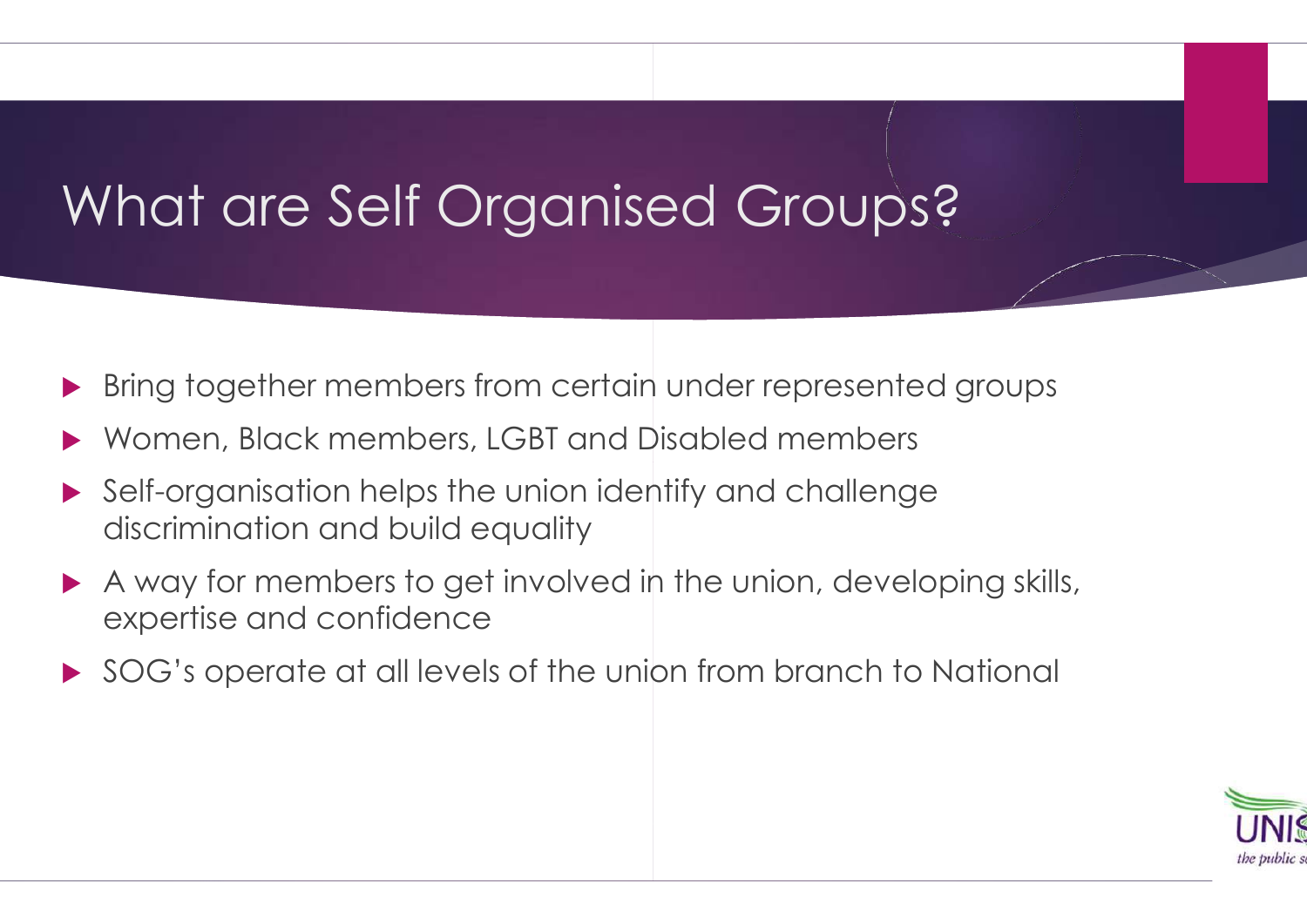### UnWinD (Unison Women in Dorset)

 Identified a need for women to meet to discuss important workplace issues in a safe environment Set up in April 2015

 Mixture of campaigning/discussions/ activities and wellbeing



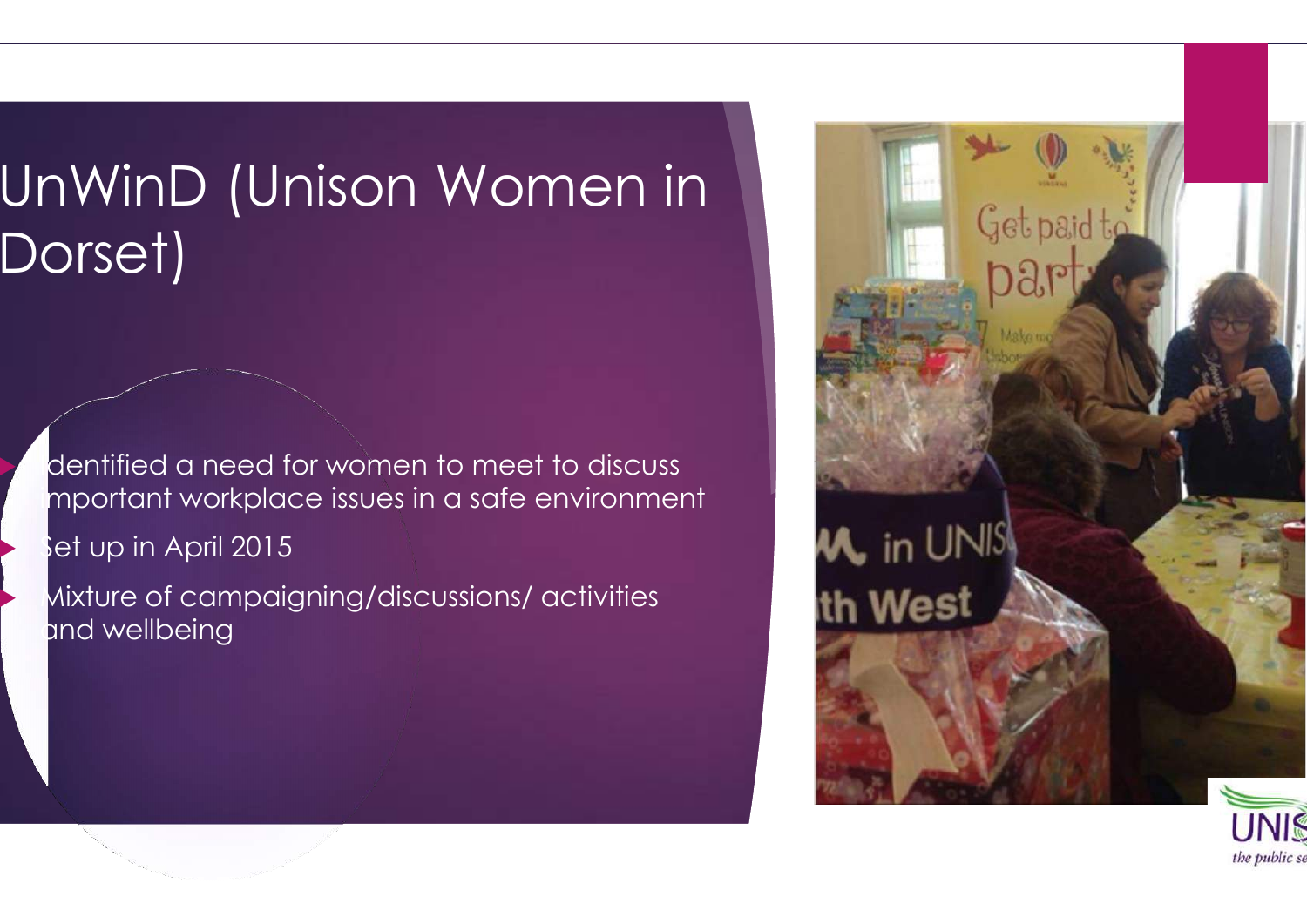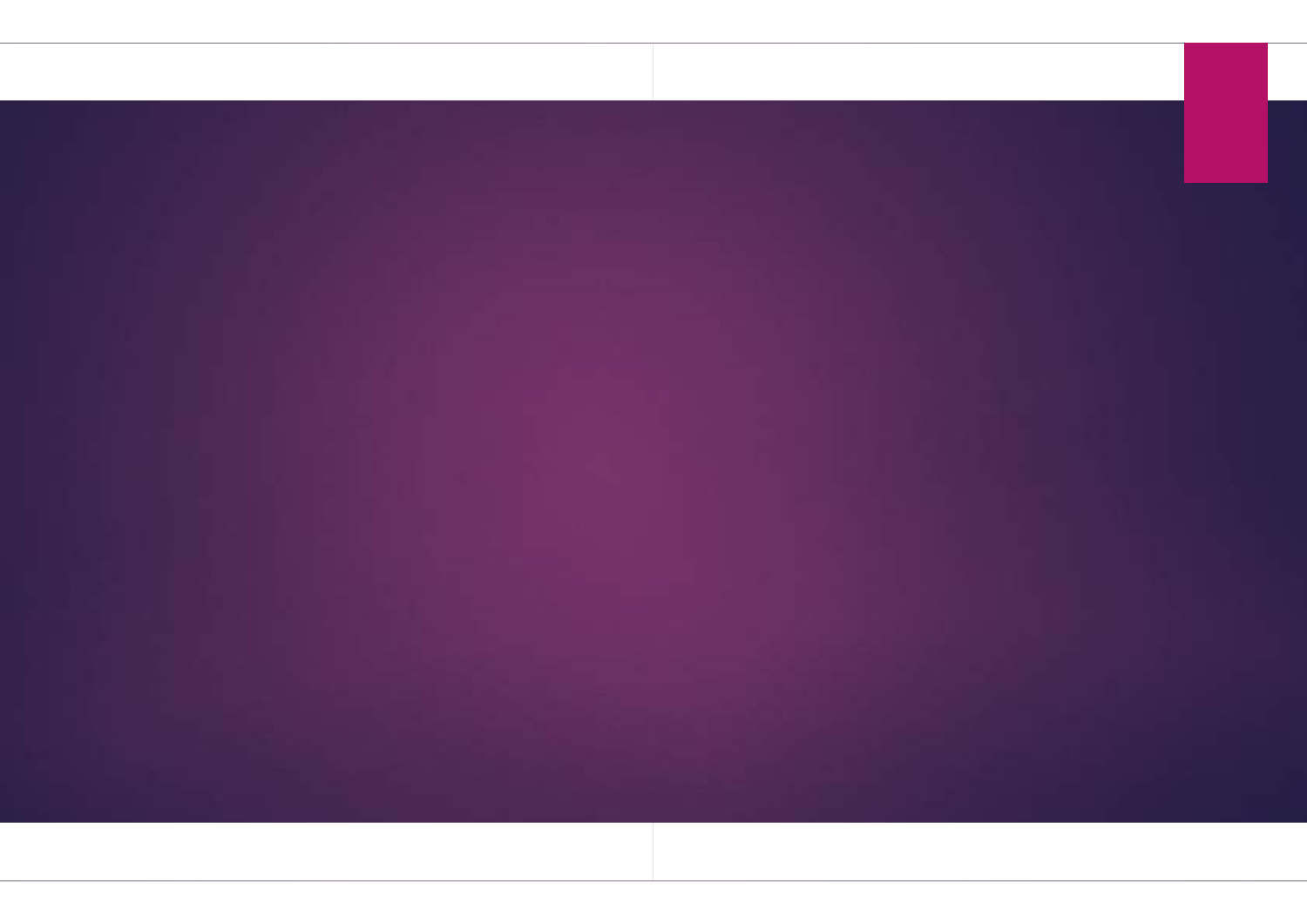- $\blacktriangleright$  Collective bargaining in your workplace
- → Collective bargaining in your workplace<br>
→ Advice, support and help when you need it<br>
at work<br>
→ Legal services for you at work and your<br>
family at home<br>
→ Financial assistance and debt advice in<br>
times of need at work work  $\blacktriangleright$  Advice, support and help when you need it
	- $\blacktriangleright$  Legal services for you at work and your family at home
	- **Financial assistance and debt advice in** times of need cial assistance and debt advice in<br>of need<br>pensation for accidents and injuries
- Benefits **Benefits Compensation for accidents and injuries at** work
	- Member discounts, including discounts on<br>home, car, pet and travel insurance and home, car, pet and travel insurance and holidays
	- $\blacktriangleright$  Education, training and support
	- $\blacktriangleright$  A place to meet like minded people!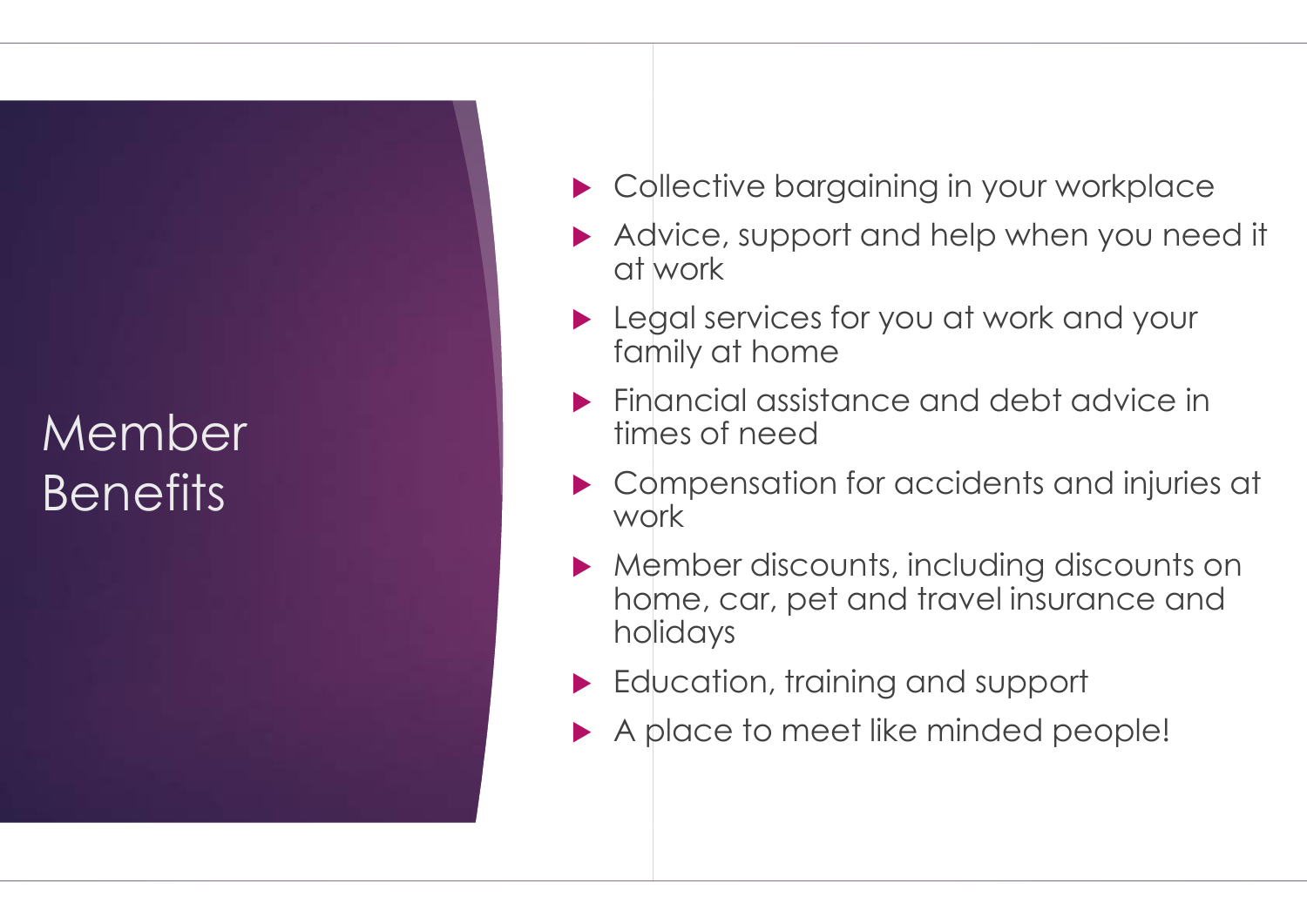### Together we're stronger, so join your union today!

### Find Your Union